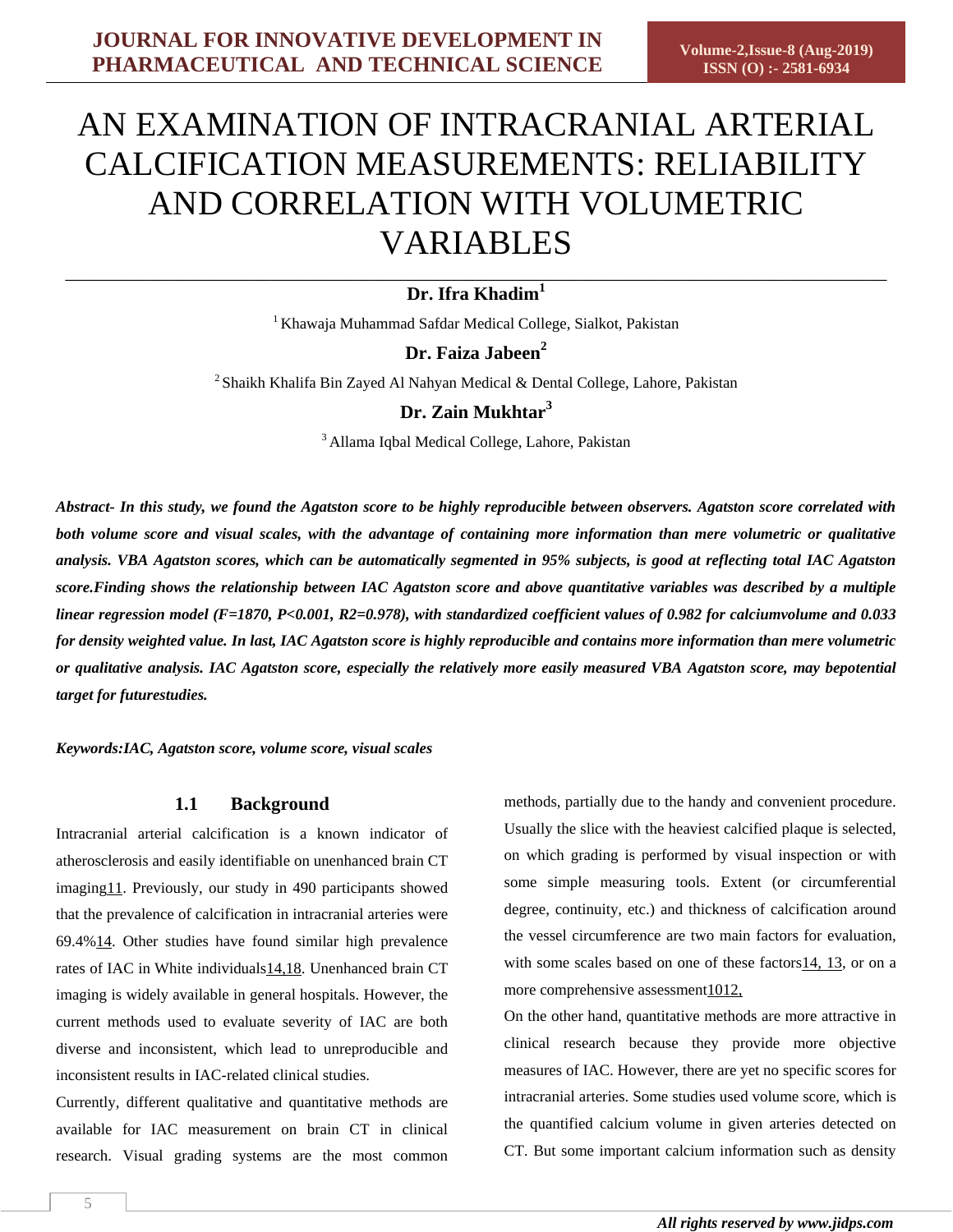value may be missed in this method. Some widely-used scores for coronary artery attract our attention, particularly the Agatston score. The Agatston score, which is based on the Agatston algorithm and reflects both coronary calcium volume and density information, is now a standard and validated quantitative parameter adopted to evaluate cardiovascular risk in clinicalpractic[e10.](#page-5-1) Typical Agatston score is calculated on 3mm-thick CT slices, using a weighted value assigned to the highest artery calcium density of each slice12.

To establish a reliable method for future research and facilitate relevant clinical studies, we verified the feasibility of IAC Agatston score on brain unenhanced CT and investigated its correlation with IAC properties reflected in other qualitative or quantitative methods.

### **1.2 METHODS**

#### **1.2.1 Study participants and measuredarteries**

The patient series consisted of 84 men and women who were referred to our hospital for unenhanced brain CT imaging in Jan 2015, regardless of their reasons for examination. These subjects were participants of our previous study which identified the frequency and determinants of IAC2. Because the present study focused on comparisons between Agatston score and different IAC properties, subjects without IAC were not included. Calcification were defined as hyperdense foci with attenuation number  $\geq$ 130 HU. Both qualitative and quantitative IAC properties were measured. Intracranial arteries were assessed for each subject, included the IICA, ACA, MCA, PCA, BA, and bilateral intracranial VA. No PCA calcification was detected in this group of subjects, so based on anatomy, the entire intracranial arteries were categorized into anterior circulation (including bilateral IICA, MCA and ACA) andVBA.

#### **1.2.2 IMAGEACQUISITION**

All scans were performed on a 16-slice multi-detector row CT system (Light speed 16 plus, General Electric, Milwaukee, WI). The unenhanced brain CT scans were acquired in axial mode with tilting along the occipito-meatal line, covering the base of the skull to vertex region and with the following parameters: 140 kVp, 170 mAs, 2 seconds per rotation. Axial images were reconstructed at 0.625 mm intervals and stored as DICOM data for analysis.

#### **1.2.3 STATISTICALANALYSIS**

Intra-observer and inter-observer reliabilities of Agatston score were assessed with ICC. Differences between the mean Agatston scores by each visual scale were evaluated using ANOVA with the Bonferroni comparisons. The correlation between Agatston score and different IAC variables were assessed using Spearman's rho. In order to describe the linear association between Agatston score and two exploratory variables (volume score and density weighted value), as well as between Agatston score in entire intracranial arteries and two vessel categories (anterior circulation and VBA), multiple linear regression models were developed by stepwise method. To describe association between Agatston score and different visual grading scales, several quadratic trend models were developed. The goodness of fit of the model was expressed as R2, ranging from zero to one. Besides, plot models with curved lines were performed to further reveal the quadratic trend between two variables. All data were analyzed by SPSS 16.0 software. Two-sided P values less than .05 were considered statisticallysignificant.

#### **1.3 RESULTS**

Intra-observer agreements were 0.998 for IAC Agatston score. Inter-observer agreements were 0.996 for IAC Agatston score. Clinical profile was showed in table 2. Present of anterior circulation calcification were found in all 84 patients (100%), and present of VBA calcification found in 33 patients (39.3%). Among 168 MCAs, 168 IICAs, 168 VAs and 84 BAs that were assessed, calcification were found in 4MCAs (2.4%), 159 IICAs (94.6%), 49 VAs (29.2%) and 2 BAs (2.4%) (table 3). No

ACA or PCA calcification were detected. Regarding segmentation ways in different vessel categories, anterior circulation calcification needed manual editing in 73 scans (86.9%). Meanwhile, VBA calcifications needed manual editing in 4 out of 33 scans (12.1%) with VBA calcification, or 4 out of 84 patients with or without VBA calcification  $(4.8\%)$ . The mean IAC Agatston score was  $116.44\pm163.13$ . General IAC measurements of the study cohort are summarized in Table 3 while more specific artery measurements are presented in Table4.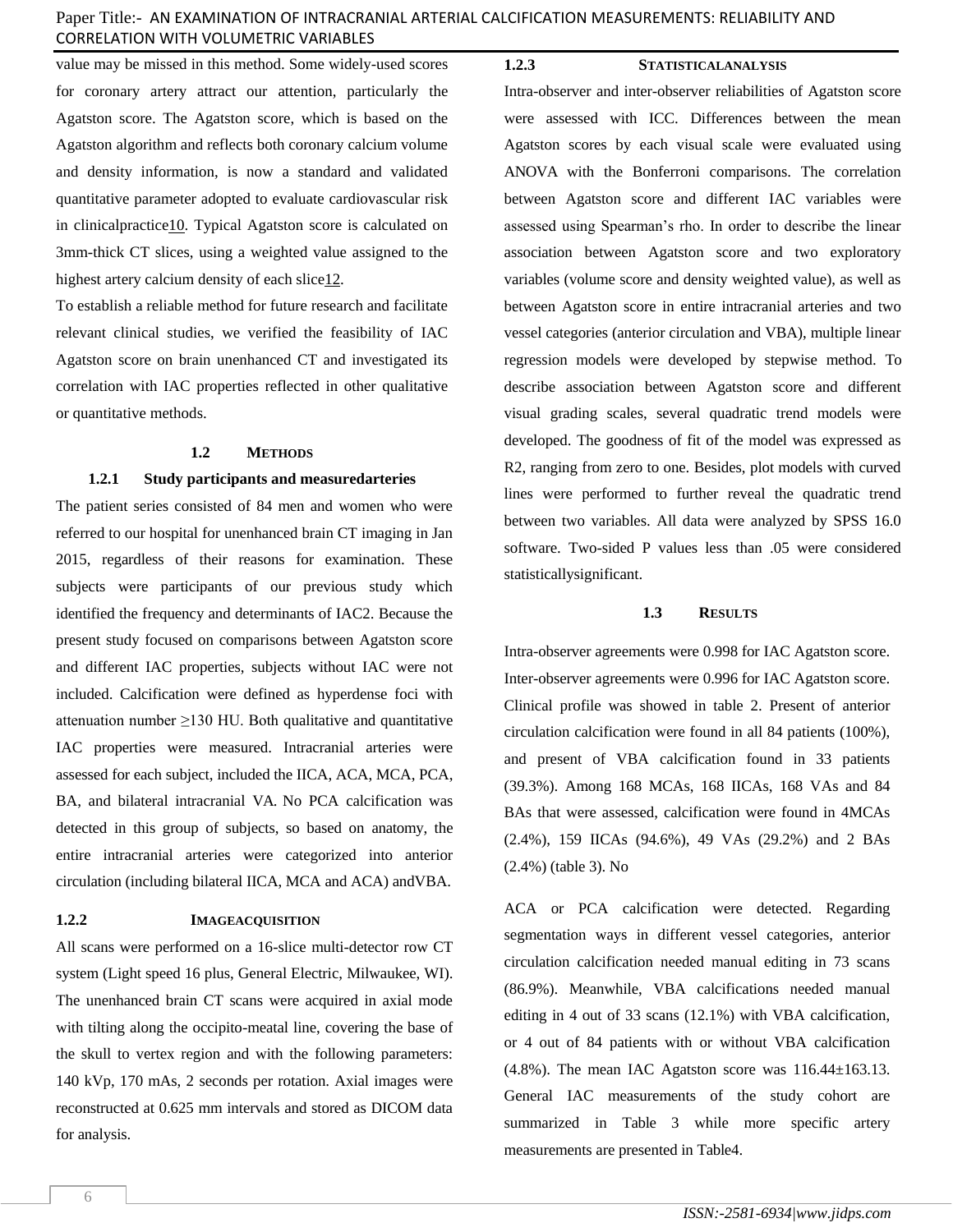|                                                             | Table 1. Scales for CT visual scoring                          |  |  |
|-------------------------------------------------------------|----------------------------------------------------------------|--|--|
| Extent score of intracranial carotid arterial calcification |                                                                |  |  |
| Grade 0                                                     | No calcification                                               |  |  |
| ı                                                           | Dot of calcification                                           |  |  |
| 2                                                           | Calcification <90 degrees of artery wall circumference         |  |  |
| 3                                                           | 90-270 degrees circumference                                   |  |  |
| 4                                                           | 270-360 degrees around artery circumference                    |  |  |
|                                                             | Thickness score of intracranial carotid arterial calcification |  |  |
| Grade 0                                                     | No calcification                                               |  |  |
| ı                                                           | Calcification 1 mm thick                                       |  |  |
|                                                             |                                                                |  |  |

Calcification 2 mm thick

Calcification 3 mm thick Calcification >3 mm thick

 $1-3$ 

Total visual grade (classified by summing of extent and thickness)

Overall N=84

71.0 (41-94)

46 (54.8)

 $47(56.0)$ 

 $24(28.6)$ 

 $13(15.5)$ 

 $10(11.9)$ 

 $4(4.8)$  $13(15.5)$  $9(10.7)$ 

| Table 4. Calcium volume and mean density for each intracranial artery |                   |                           |                     |              |  |
|-----------------------------------------------------------------------|-------------------|---------------------------|---------------------|--------------|--|
| Calcified                                                             | $Volume/mm^3$ ,   | Volume                    | Mean<br>density     | Mean density |  |
| artery                                                                | $mean \pm SD$ )   | (mm <sup>3</sup> , range) | $(Hu, mean \pm SD)$ | (Hu, range)  |  |
| $MCA(n=4)$                                                            | $18.4 \pm 20.7$   | $1.8 - 46.2$              | $251.7 \pm 77.7$    | 202 0-367 4  |  |
| $\text{IICA}$ (n=159)                                                 | $129.3 \pm 165.3$ | $06 - 9704$               | $292.8 \pm 97.5$    | 137 8-529 2  |  |
| $VA(n=49)$                                                            | $33.1 \pm 87.7$   | $04-5944$                 | $2197+1771$         | 141.4-475.1  |  |
| $BA(n=2)$                                                             | $77.5 \pm 41.7$   | 48 1-107 0                | $326.8 \pm 91.6$    | 262 0-391 5  |  |

## $\frac{1}{\sqrt{1+\frac{1}{2}}}$  Tabble 5. Agatston score by different grades of different visual scales

|                     |                |     | <b>IAC Agatston</b> score      |               |        |
|---------------------|----------------|-----|--------------------------------|---------------|--------|
|                     | Grade          | No. | $Mean \pm SD$                  | Range         |        |
| Total visual grade  | Mild           | 16  | $5.0 \pm 11.4$                 | $0 - 46.5$    |        |
|                     | Moderate       | 38  | $51.3 \pm 43.8$                | $0 - 177.0$   |        |
|                     | Severe         | 30  | $258.5 \pm 200.9$ <sup>a</sup> | 23.0-797.5    |        |
| <b>Extent score</b> | 1              | 12  | $6.0 \pm 13.0$                 | $0 - 46.5$    |        |
|                     | $\overline{2}$ | 20  | $17.2 \pm 19.4$                | $0 - 71.3$    |        |
|                     | 3              | 33  | 98.9±70.9 <sup>b</sup>         | 14.8-310.8    |        |
|                     | 4              | 19  | 321.0 $\pm$ 222.4 °            | 23.0-797.5    |        |
| Thickness score     | 1              | 9   | $1.9 + 2.2$                    | $0 - 6.8$     |        |
|                     | $\overline{2}$ | 14  | $17.3 \pm 23.8$                | $0 - 79.5$    |        |
|                     | 3              | 35  | $64.8 \pm 54.8$                | $2.8 - 244.3$ | $\Box$ |
|                     | 4              | 26  | $279.0 \pm 206.3$ °            | 36.5-797.5    |        |

a the mean value of severe groups were significantly different from those of other grades (P<0.001); b the mean value of group 3 was significantly different from those of grade1 and grade2  $(P<0.01)$ ; c the mean value of group 4 was significantly different from those of other grades (P<0.001).

#### **Figure 1. Semi-automatic segmentation of IAC.** The colour-

overlay images show semi-automatic segmentation of calcification in bilateral IICA and left VA by software (green, orange andred).



| Hyperlipidaemia. %        |  |
|---------------------------|--|
| Ischemic heart disease. % |  |

Ischemic stroke history, %

Current smoker, %

 $\frac{1}{|x|}$ Table 2. Clinical information

Age (years)(mean/range)

 $\overline{\mathbf{2}}$ 

3

 $\overline{\mathbf{4}}$ 

Mild

Moderate

**Severe** 

Variable

Sex (male), %

Hypertension, %

Diabetes mellitus, %

Chronic renal failure, %

#### Table 3. General IAC measurements and Spearman's correlation coefficients for IAC Agatston score

 $\ddot{\Phi}$ 

|                                             |            | Overall N=84 Correlation with IAC |           |
|---------------------------------------------|------------|-----------------------------------|-----------|
|                                             |            | Agatston score                    |           |
| Values for different IAC variables          |            | Correlation                       | $P$ value |
|                                             |            | coefficient                       |           |
| Total visual grade (Mild/Moderate/ 16/38/30 |            | 0 8 1 4                           | 0.000     |
| Severe)                                     |            |                                   |           |
| Extent score (median/range)                 | $3.0(1-4)$ | 0.844                             | 0.000     |
| Thickness score (median/range)              | $3.0(1-4)$ | 0.825                             | 0.000     |
| Sum of extent and thickness score           | $6.0(2-8)$ | 0.884                             | 0.000     |
| (median/range)                              |            |                                   |           |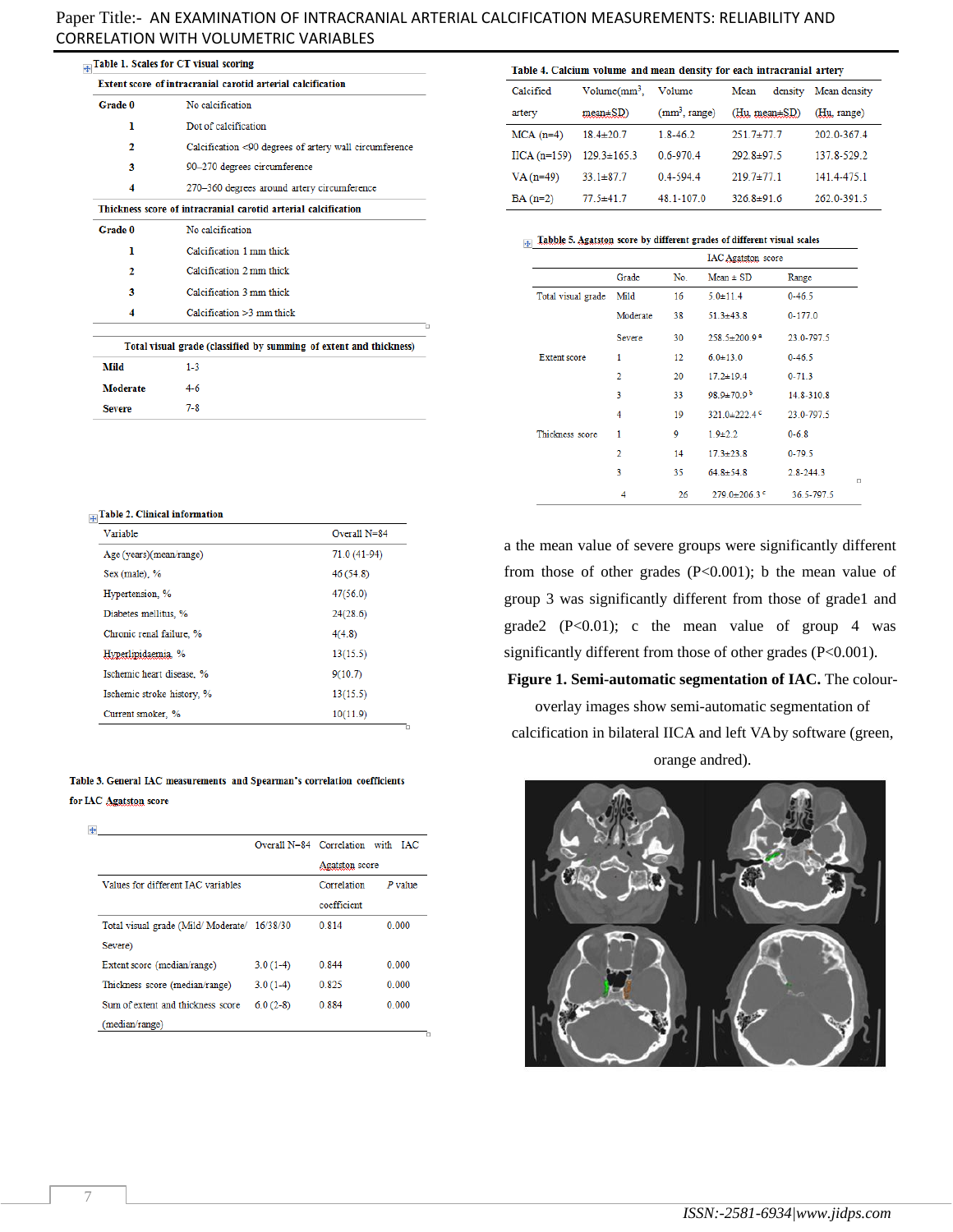**Figure 2**. Plot models of quadratic curve estimation between

Agatston score and visual grading variables.



Correlations between IAC Agatston score and two quantitative variables (volume score and density weighted value) are shown in table 4-3. Agatston score correlated well with volume score, with Spearman's correlation coefficient of 0.988, which was highest among all IAC variables. The density weighted value was positively correlated with Agatston score and volume score, but only moderately, with correlations of 0.545 and 0.436, respectively. The higher correlation of density weighted value with the Agatston score reflects the density upweighting of the Agatston score. The relationship between IAC Agatston score and above quantitative variables was described by a multiple linear regression model  $(F=1870, P<0.001, R2=0.978)$ , with standardized coefficient values of 0.982 for calciumvolume and0.033 for density weighted value.

The results indicated that Agatston score was affected by both calcium volume and calcium density. Calcium volume had bigger effect on Agatston score according to the value of standardized coefficients. R2 suggested that these two variables could explain 97.8% variation of Agatston score.

For relationship between IAC Agatston score and qualitative variables, the grades of 3 visual grading scales all significantly correlated with Agatston scores, with Spearman's correlation matrix of 0.814 for total visual grade, 0.844 for extent score and 0.825 for thickness score (P<0.001) (table 3). ANOVA showed that there were significantly different mean Agatston scores among different total visual grades (table 5). Higher total visual grades were generally associated with a greater

range of Agatston score: 0 to 46.5 for mild, 0 to 177.0 for moderate, 23.0 to 797.5 forsevere. The results for extent score and thickness score were similar to those of total visual grades. However, post-hoc comparisons indicated that the qualitative methods only partially reflected the differences of mean Agatston scores in different grades (table 5). For total visual grades, mean Agatston scores were not significantly different between the grades (P>0.05) when comparing between mild and moderate groups. For extent score, mean Agatston scores were not significantly different when comparing grade 2 with the other grades. For thickness score, mean Agatston scores were not significantly different between the grades  $(P>0.05)$  except when comparing grade 4 with the other grades. In quadratic models with measured Agatston scores, the R2 values were 0.437 for total visual grade, 0.517 for extent score and  $0.461$  for thickness score (P<0.001), which suggested that these variables could only explain around half of variation of Agatston scores. Scatter plots and curved lines for the three visual grading scales with Agatston score are shown in figure 3.

For different vessel categories, among total 84 participants, VBA Agatston score was moderately-to-highly ( $rs = 0.731$ ,  $P <$ 0.001) correlated with entire IAC Agatston score (table 3). However, after excluding the 51 participants with zero calcification in VBA, VBA Agatston score was highly correlated with entire IAC Agatston score (rs=0.957, P < 0.001). The results of multiple linear regression indicated that entire IAC Agatston score was affected by both anterior circulation and VBA calcification ( $R2 = 1.000$ ,  $P < 0.001$ ), and the latter had bigger effect on total Agatston score according to the value of standardized coefficients (0.500 vs0.607).

### **1.4 DISCUSSION**

In this study, we found the Agatston score to be highly reproducible between observers. Agatston score correlated with both volume score and visual scales, with the advantage of containing more information than mere volumetric or qualitative analysis. VBA Agatston scores, which can be automatically segmented in 95% subjects, is good at reflecting total IAC Agatston score.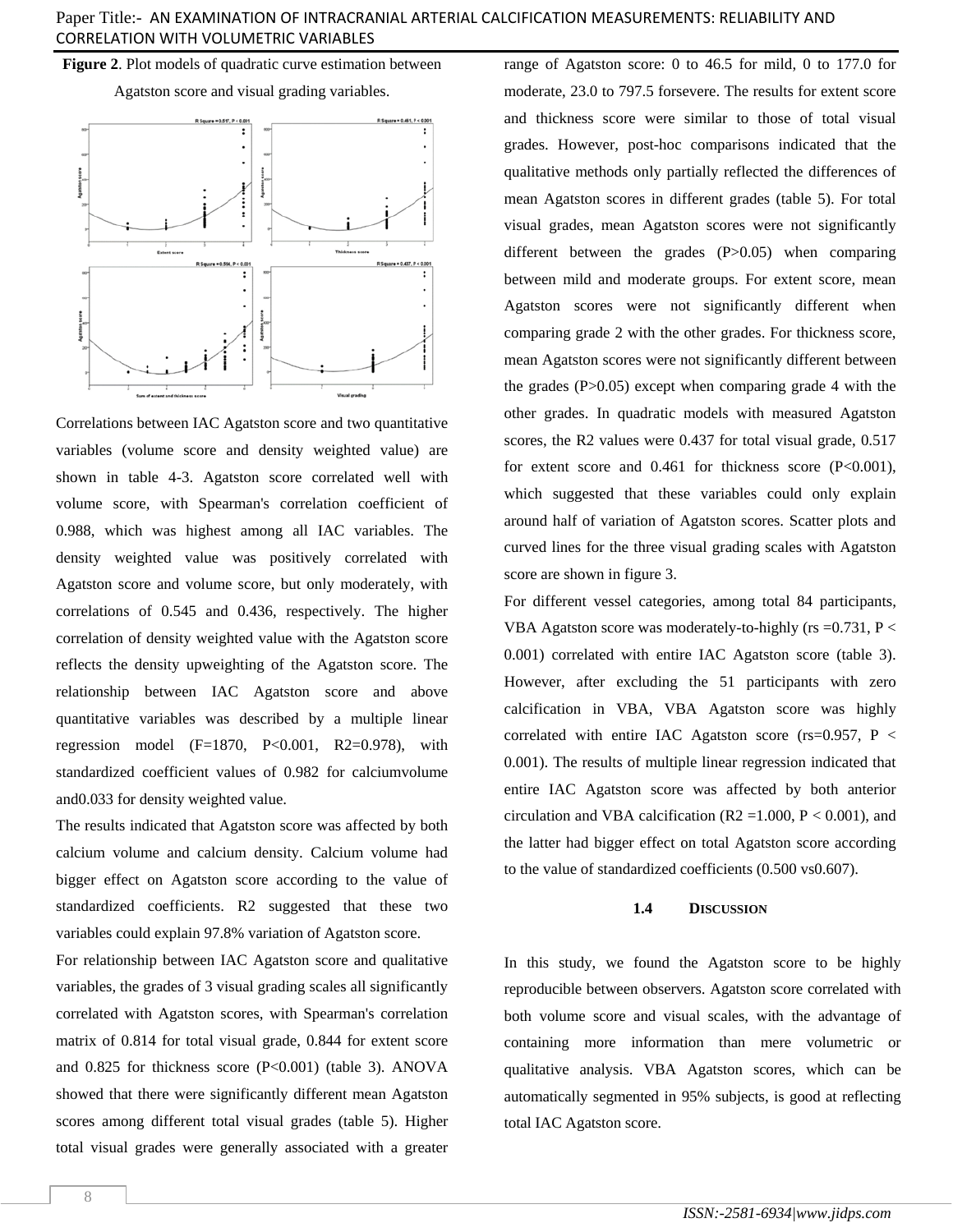Calcification is the only observable and direct sign of atherosclerosis onunenhanced CT brain. However, study results on IAC are inconsistent, likely from lack of feasible and reproducible measuring tools1. The situation has been changed in the cardiology field, in which Agatston score measured on coronary CT has been found of high predictive value in incident cardiovascular events and of important role in patient stratification. Brain CT as a noninvasive and indispensable tool in diagnosis of acute cerebrovascular diseases, is commonly available for IAC inspection. In the present study, we adopt the Agatston score for IAC, detecting calcification ≥130HU and measured on 3mm thick CT slices as suggested when the method was first introduced and validated in coronary artery. Reliability analysis showed excellent reproducibility between two observers, which is similar to a recent study in IICA Agatston score (ICC=0.99) and guaranteeing feasibility of this method for future use64. As the clinical data concerning IAC Agatston score is limited, we intend to determine its clinical significance in a series ofstudies.

The amount of calcification reflects plaque burden in arteries. Based on the imaging characteristics of calcification, volume and density (or intensity, hardness) are two factors that were continuously measured. In our study, multiple linear regression model showed that volume and density information both influenced IAC Agatston score, with volume information having a much bigger effect on IAC Agatston score according to the standardized coefficients. The IAC Agatston score is weighted upward for either greater calcium volume or greater calcium density, as shown in Spearman's correlation analysis, which is consistent with that measured in coronary artery. Since Agatston score accurately reflects the change of IAC in different dimensions, it would be a feasible parameter to indicate atherosclerotic burden.

Visual scales are common but diverse in IAC-related researches<sup>19</sup>. Variations exist in the obtained results depending on which factors are considered and which grading criteria are applied. With the aim to evaluate how well Agatston score reflects IAC visual characteristics, we used the qualitative method suggested by Babiarz, in which the extent and thickness information are both separately andcomprehensively

evaluated<sup>14</sup>. In our results, extent score, thickness score, summed score of both factors, and total visual grades were all positively correlated with Agatston score, with moderate-tohigh correlation strength. When setting Agatston score as "gold standard", qualitative variables only explain 44% to 59% of the variations of Agatston score in quadratic models. The extensive range in R squares reflects large inconsistency between different visual scales, and risks in hindering real differences in studies if different scales are used. In addition, the relatively low R square metrics in quadratic models and similar mean Agatston scores between different grades show that the visual scales poorly reflect real changes in calcification, at least in calcium volume and density. There are some explanations. First, it is subjective to visually select the IAC plaque slice that is to be graded. Second, real volume and density information are not considered when grading the selected slice. Third, the calcification in a single slice is not enough to represent the slice-to-slice degree of lesion in whole cerebral arteries. Therefore, visual scales are inferior methods in reflecting calcificationchanges.

The limitation of this study is the lack of clinical data to support exact predictive value of IAC Agatston score. However, establishment of a feasible and reliable measurement is essential to clinical validation studies. We have shown that the Agatston method is an appropriate tool to measure IAC in CT brain, which will facilitate our future studies on its clinical validation.

In summary, IAC Agatston score is highly reproducible and contains more information than mere volumetric or qualitative analysis. IAC Agatston score, especially the relatively more easily measured VBA Agatston score, may bepotential target for futurestudies.

#### **REFERENCES**

- 1. Nakamura S, Ishibashi-Ueda H, Niizuma S, Yoshihara F, Horio T, Kawano Y. Coronary calcification in patients with chronic kidney disease and coronary artery disease. *Clin J Am Soc Nephrol*.2009;4:1892-1900
- 2. Lanzer P, Boehm M, Sorribas V, Thiriet M, Janzen J, Zeller T, St Hilaire C, Shanahan C. Medial vascular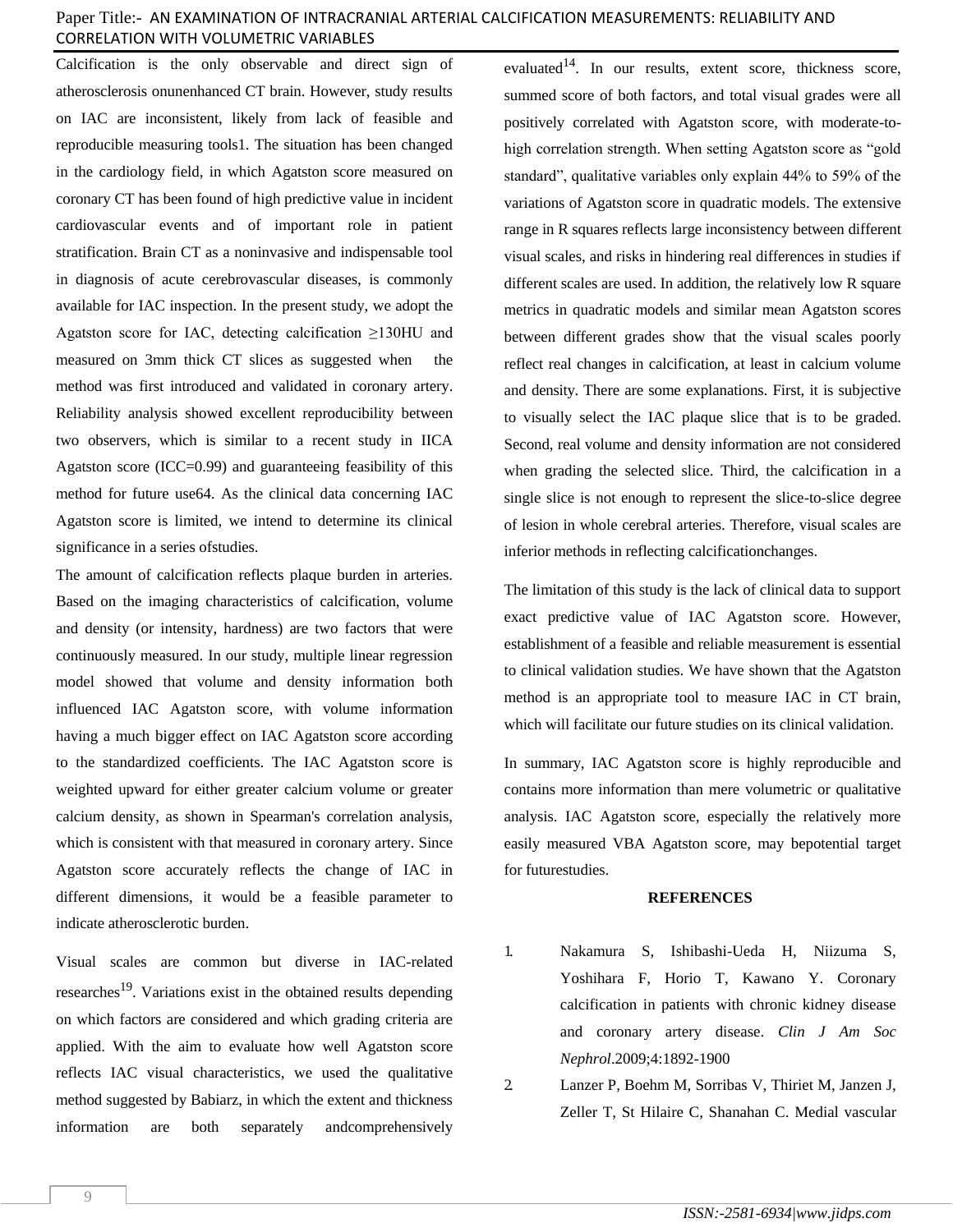calcification revisited: Review and perspectives. *Eur Heart J*.2014;35:1515-1525

- 3. Vos A, Van Hecke W, Spliet WG, Goldschmeding R, Isgum I, Kockelkoren R, Bleys RL, Mali WP, de Jong PA, Vink A. Predominance of nonatherosclerotic internal elastic lamina calcification in the intracranial internal carotid artery. *Stroke*.2016;47:221-223
- 4. Micheletti RG, Fishbein GA, Currier JS, Singer EJ, Fishbein MC. Calcification of the internal elastic lamina of coronary arteries. *Mod Pathol*. 2008;21:1019-1028
- 5. Abedin M, Tintut Y, Demer LL. Vascular calcification: Mechanisms and clinical ramifications. *Arterioscler Thromb Vasc Biol*.2004;24:1161-1170
- 6. Berliner JA, Navab M, Fogelman AM, Frank JS, Demer LL, Edwards PA, WatsonAD, Lusis AJ. Atherosclerosis: Basic mechanisms. Oxidation, inflammation, and genetics. *Circulation*.1995;91:2488-2496
- 7. Bostrom K, Watson KE, Horn S, Wortham C, Herman IM, Demer LL. Bone morphogenetic protein expression in human atherosclerotic lesions. *J Clin Invest*.1993;91:1800-1809
- 8. Hirota S, Imakita M, Kohri K, Ito A, Morii E, Adachi S, Kim HM, Kitamura Y, Yutani C, Nomura S. Expression of osteopontin messenger rna by macrophages in atherosclerotic plaques. A possible association with calcification. *Am J Pathol*.1993;143:1003-1008
- 9. Dhore CR, Cleutjens JP, Lutgens E, Cleutjens KB, Geusens PP, Kitslaar PJ, Tordoir JH, Spronk HM, Vermeer C, Daemen MJ. Differential expression of bone matrix regulatory proteins in human atherosclerotic plaques. *Arterioscler Thromb Vasc Biol*.2001;21:1998-2003
- <span id="page-5-1"></span>10. O'Rourke RA, Brundage BH, Froelicher VF, Greenland P, Grundy SM, Hachamovitch R, Pohost GM, Shaw LJ, Weintraub WS, Winters WL, Jr., Forrester JS, Douglas PS, Faxon DP, Fisher JD, Gregoratos G, Hochman JS, Hutter AM, Jr., Kaul S,

Wolk MJ. American college of cardiology/american heart association expert consensus document on electron-beam computed tomography for the diagnosis and prognosis of coronary artery disease. *Circulation*.2000;102:126-140

- 11. Ratinov G. Extradural intracranial portion of carotid artery; aclinicopathologic study. *Arch Neurol*. 1964;10:66-73
- 12. FisherCM,GoreI,OkabeN,WhitePD.Calcificationofth ecarotidsiphon.

*Circulation*. 1965;32:538-548

- 13. Bostrom K, Hassler O. Radiological study of arterial calcification. 1. Aortic arch and large cervical vessels. *Neurology*.1965;15:941-950
- <span id="page-5-0"></span>14. Chen XY, Lam WW, Ng HK, Fan YH, Wong KS. The frequency and determinants of calcification in intracranial arteries in chinese patients who underwent computed tomography examinations. *Cerebrovasc Dis*. 2006;21:91-97
- 15. Mak HK, Wong CW, Yau KK, Wong WM, Gu J, Khong PL, Chan BP. Computed tomography evaluation of intracranial atherosclerosis in chinese patients with transient ischemic attack or minor ischemic stroke--its distribution and association with vascular risk factors. *J Stroke Cerebrovasc Dis*.2009;18:158-163
- 16. Sohn YH, Cheon HY, Jeon P, Kang SY. Clinical implication of cerebral artery calcification on brain ct. *Cerebrovasc Dis*.2004;18:332-337
- 17. de Weert TT, Cakir H, Rozie S, Cretier S, Meijering E, Dippel DW, van der Lugt A. Intracranial internal carotid artery calcifications: Association with vascular risk factors and ischemic cerebrovascular disease. *AJNR Am J Neuroradiol*.2009;30:177-184
- 18. Bos D, van der Rijk MJ, Geeraedts TE, Hofman A, Krestin GP, Witteman JC, van der Lugt A, Ikram MA, VernooijMW. Intracranial carotid artery atherosclerosis: Prevalence and risk factors in the general population. *Stroke*. 2012;43:1878-1884